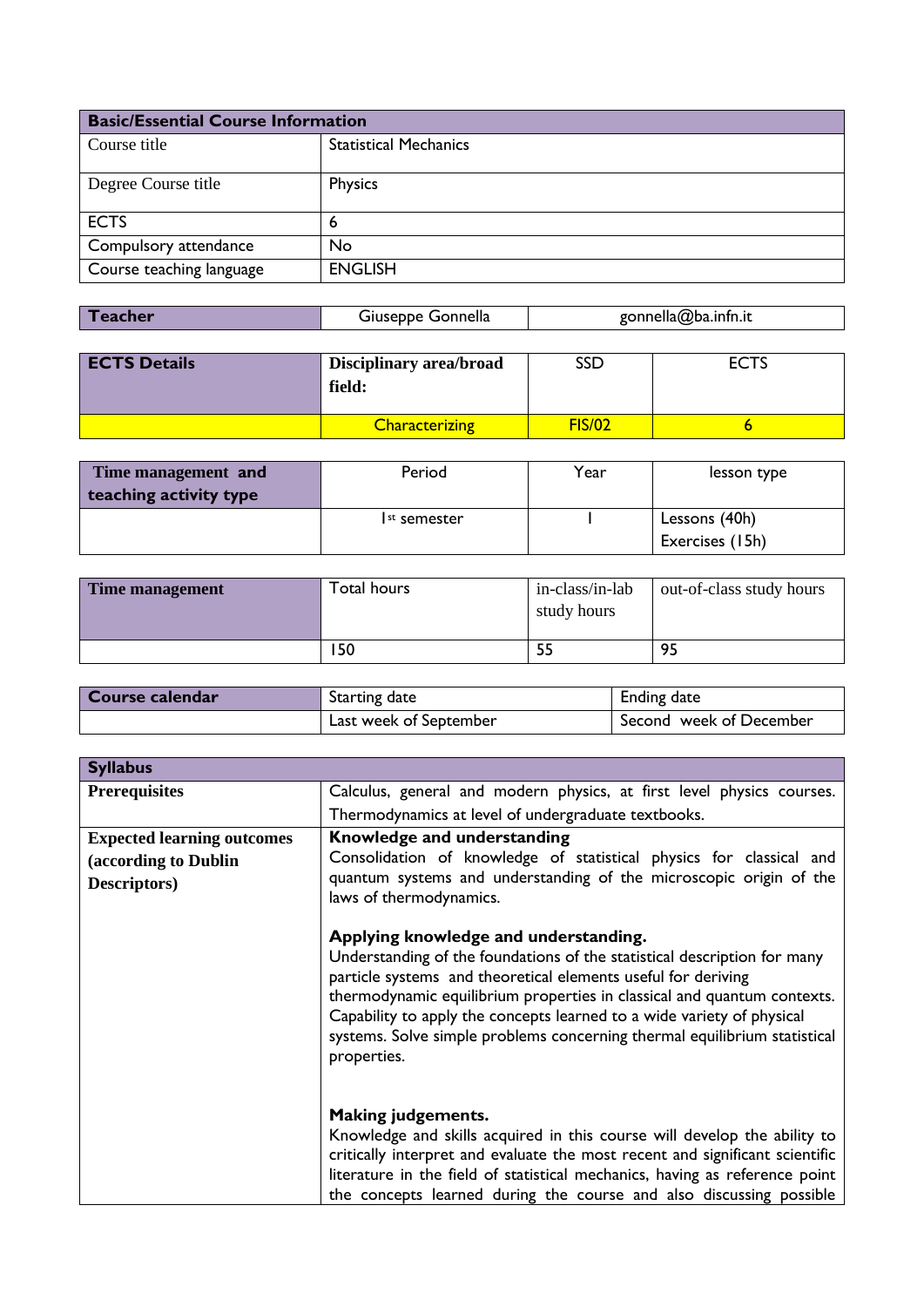|                                | alternative research strategies.                                                                                                                                                                                                                                                                                                                                                                                                                                                                                                                                                                                  |
|--------------------------------|-------------------------------------------------------------------------------------------------------------------------------------------------------------------------------------------------------------------------------------------------------------------------------------------------------------------------------------------------------------------------------------------------------------------------------------------------------------------------------------------------------------------------------------------------------------------------------------------------------------------|
|                                | <b>Transferable Communication skills.</b><br>Development of the ability to work in groups of 2-3 units, to whom it is<br>proposed the solution of even complex problems of statistical<br>mechanics. Communication skills are also developed through the<br>presentation of seminars, proposed to students on a voluntary basis, on<br>subjects complementary to those of the course.<br>Lifelong learning skills. Follow the current progress and further<br>prospects within the areas of statistical mechanics. Skills in the<br>consultation of bibliographic material, databases and material on the<br>web. |
| <b>Course contents summary</b> | Foundation and principles of statistical physics. Classical<br>statistical<br>mechanics. Quantum statistical mechanics. Interacting systems, Phase<br>transition and critical phenomena.                                                                                                                                                                                                                                                                                                                                                                                                                          |
| detailed syllabus              | Foundations and principles of statistical physics.                                                                                                                                                                                                                                                                                                                                                                                                                                                                                                                                                                |
|                                | Reversibility and irreversibility in physics. Loschmidt and Zermelo<br>paradoxes. Macroscopic and microscopic points of view. Analogy with<br>probability theory. Binomial distribution, large-number law and central<br>limit theorem. Geometrical point of view. Kullback-Leibler entropy.<br>Explanation of paradoxes.                                                                                                                                                                                                                                                                                         |
|                                | Ergodic hypothesis. Fundamental postulate of statistical mechanics.<br>Equivalent expressions for the Boltzmann entropy. Additivity property.<br>Intensive thermodynamic quantities. Derivation of thermodynamics.<br>Classical ideal gas. Mixing entropy and Gibbs paradox. Microcanonical<br>distribution. The ergodic problem. Rigorous results for ergodicity of<br>extensive variables.                                                                                                                                                                                                                      |
|                                | <b>Classical statistical mechanics.</b>                                                                                                                                                                                                                                                                                                                                                                                                                                                                                                                                                                           |
|                                | Canonical distribution. Derivation of thermodynamics and consistency<br>with microcanonical distribution. Energy fluctuations and fluctuation-<br>dissipation relation. Generalized Ensembles. The P-T ensemble and the<br>hard-sphere gas in One Dimension. Gran-canonical distribution. Energy<br>and particle number fluctuations. Gibbs variational principle. Energy<br>equipartion and Virial theorems.                                                                                                                                                                                                     |
|                                | Statistics of paramagnetism: Langevin and Brillouin models. Curie law.<br>Negative temperatures. Virial for a system of classical particles. Pair<br>distribution function. Cluster expansion for a classical fluid. Virial<br>expansion of the state equation and first and second Virial coefficients.                                                                                                                                                                                                                                                                                                          |
|                                | Problems.                                                                                                                                                                                                                                                                                                                                                                                                                                                                                                                                                                                                         |
|                                | <b>Quantum statistical mechanics.</b>                                                                                                                                                                                                                                                                                                                                                                                                                                                                                                                                                                             |
|                                | General features of quantum systems with a large number of particles.                                                                                                                                                                                                                                                                                                                                                                                                                                                                                                                                             |